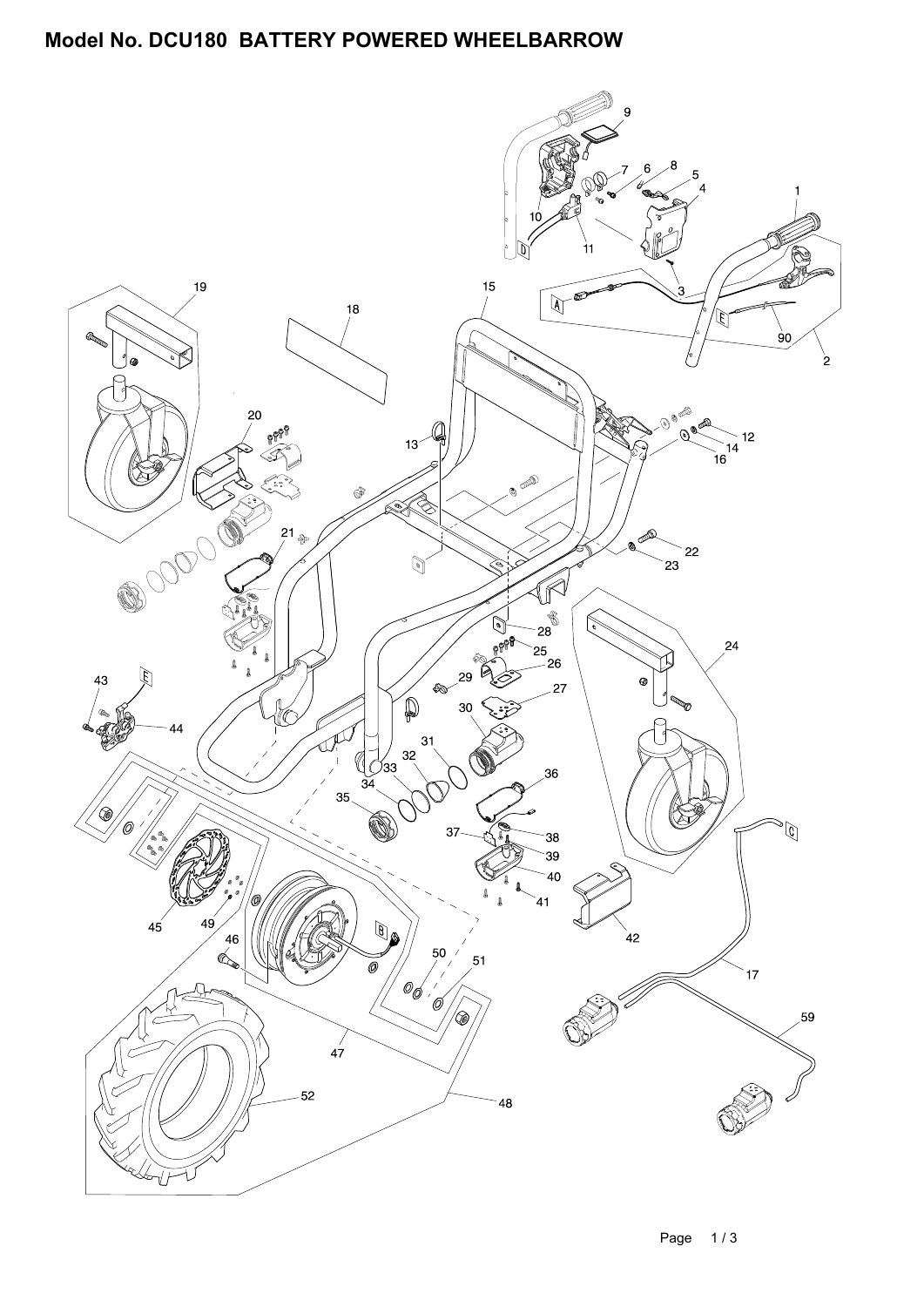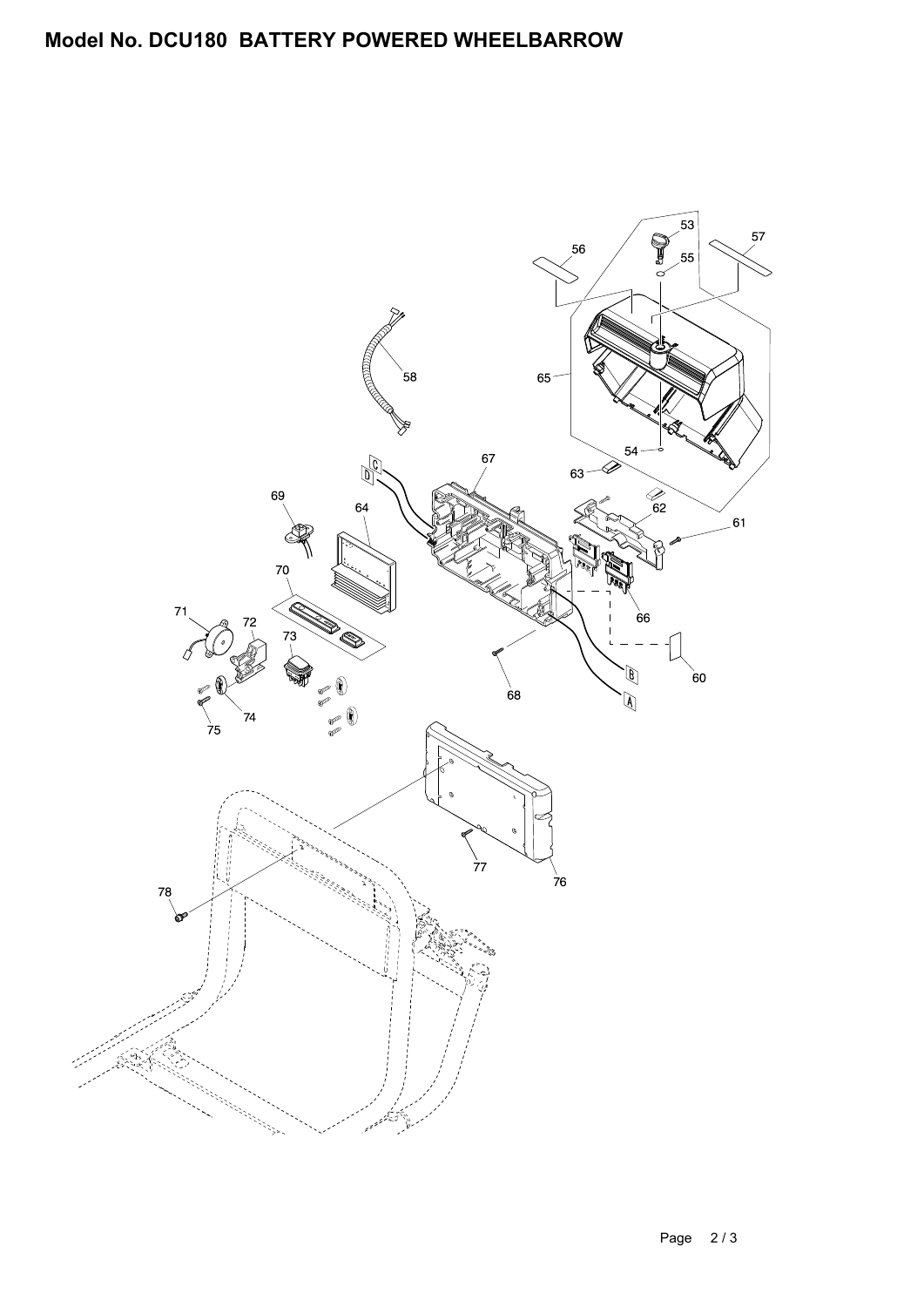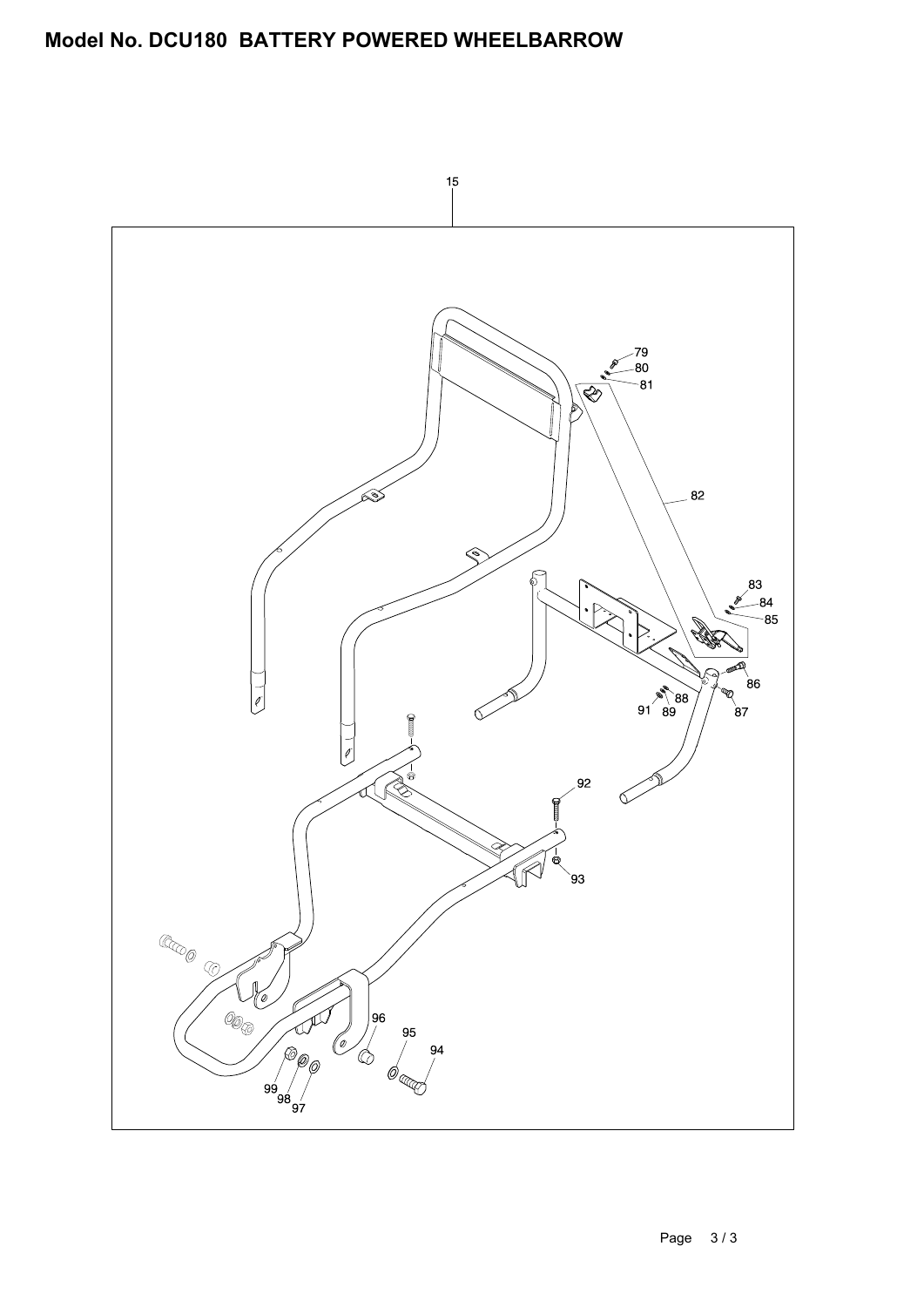Page 1 / 3

| Item            | Parts No. | <b>Description</b>           | <b>I/C</b> | Qty            | N/O | Opt. 1 | Opt. 2 | <b>Note</b> |
|-----------------|-----------|------------------------------|------------|----------------|-----|--------|--------|-------------|
| 001             | 161640-0  | HANDLE COMPLETE              |            | $\overline{2}$ |     |        |        |             |
| 002             | 161648-4  | <b>BRAKE ASSEMBLY</b>        |            | $\mathbf{1}$   |     |        |        |             |
| D <sub>10</sub> |           | <b>INC. 90</b>               |            |                |     |        |        |             |
| 003             | 266130-9  | TAPPING SCREW BIND PT 3X16   |            | 5              |     |        |        |             |
| 004             | 183H15-1  | SWITCH BOX SET               |            | $\mathbf{1}$   |     |        |        |             |
| C <sub>10</sub> | 813J54-6  | <b>CAUTION LABEL</b>         |            | $\mathbf{1}$   |     |        |        |             |
| D <sub>10</sub> |           | <b>INC. 10</b>               |            |                |     |        |        |             |
| 005             | 457633-6  | <b>SWITCH LEVER</b>          |            | $\mathbf{1}$   |     |        |        |             |
| 006             | 922223-9  | H.S.H.BOLT M5X16 WITH WR     |            | $\overline{2}$ |     |        |        |             |
| 007             | 346249-1  | PIPE CLAMP 28                |            | $\overline{2}$ |     |        |        |             |
| 008             | 233540-5  | <b>TORSION SPRING 11</b>     |            | $\mathbf{1}$   |     |        |        |             |
| 009             | 144521-3  | SWITCH PLATE COMPLETE        |            | 1              |     |        |        |             |
| C10             | 812S78-3  | <b>SWITCH LABEL</b>          |            | $\mathbf{1}$   |     |        |        |             |
| 010             | 183H15-1  | SWITCH BOX SET               |            | $\mathbf{1}$   |     |        |        |             |
| C <sub>10</sub> | 813J54-6  | <b>CAUTION LABEL</b>         |            | $\mathbf{1}$   |     |        |        |             |
| D <sub>10</sub> |           | INC. 4                       |            |                |     |        |        |             |
| 011             | 650781-2  | SWITCH C3JW-6B-P             |            | $\mathbf{1}$   |     |        |        |             |
| 012             | 251595-8  | HEX.BOLT M8X20               |            | $\overline{2}$ |     |        |        |             |
| 013             | 687410-4  | BAND                         |            | 2              |     |        |        |             |
| 014             | 942201-3  | <b>SPRING WASHER 8</b>       |            | $\overline{2}$ |     |        |        |             |
| 015             | 126589-1  | <b>FRAME ASSEMBLY</b>        |            | $\mathbf{1}$   |     |        |        |             |
| D10             |           | INC. 79-89,91-99             |            |                |     |        |        |             |
| 016             | 253852-0  | FLAT WASHER 8                |            | 2              |     |        |        |             |
| 017             | 699095-4  | POWER SUPPLY CORD UNIT       |            | $\mathbf{1}$   |     |        |        |             |
| 018             | 812S79-1  | MAKITA LOGO LABEL            |            | $\mathbf{1}$   |     |        |        |             |
| 019             | 126893-8  | <b>REAR TIRE R ASSEMBLY</b>  |            | $\mathbf{1}$   |     |        |        |             |
| C <sub>10</sub> | 161639-5  | <b>JOINT</b>                 |            | $\mathbf{1}$   |     |        |        |             |
| C <sub>20</sub> | 161868-0  | TIRE 260 WITH STOPPER        |            | $\mathbf 1$    |     |        |        |             |
| C <sub>30</sub> | 921467-8  | HEX. BOLT M8X45              |            | $\mathbf{1}$   |     |        |        |             |
| C40             | 252105-4  | HEX. LOCK NUT M8-13          |            | 1              |     |        |        |             |
| 020             | 347278-7  | <b>GUARD R</b>               |            | $\mathbf 1$    |     |        |        |             |
| 021             | 422151-3  | <b>PACKING</b>               |            | $\mathbf{1}$   |     |        |        |             |
| 022             | 266240-2  | HEX. SOCKET HEAD BOLT M10X25 |            | $\overline{2}$ |     |        |        |             |
| 023             | 941251-5  | FLAT WASHER 10               |            | $\overline{2}$ |     |        |        |             |
| 024             | 126837-8  | <b>REAR TIRE L ASSEMBLY</b>  |            | $\mathbf{1}$   |     |        |        |             |
| C <sub>10</sub> | 161663-8  | JOINT L                      |            | $\mathbf 1$    |     |        |        |             |
| C <sub>20</sub> | 161868-0  | TIRE 260 WITH STOPPER        |            | $\mathbf 1$    |     |        |        |             |
| C <sub>30</sub> | 921467-8  | HEX. BOLT M8X45              |            | $\mathbf{1}$   |     |        |        |             |
| C40             | 252105-4  | HEX. LOCK NUT M8-13          |            | $\mathbf{1}$   |     |        |        |             |
| 025             | 922223-9  | H.S.H.BOLT M5X16 WITH WR     |            | 8              |     |        |        |             |
| 026             | 347238-9  | <b>CLAMP A</b>               |            | $\overline{2}$ |     |        |        |             |
| 027             | 347239-7  | <b>CLAMP B</b>               |            | $\overline{2}$ |     |        |        |             |
| 028             | 347394-5  | <b>PLATE</b>                 |            | 2              |     |        |        |             |
| 029             | 687849-1  | BAND                         |            | 5              |     |        |        |             |
| 030             | 319594-7  | LIGHT CASE                   |            | $\overline{2}$ |     |        |        |             |
| 031             | 213656-2  | O RING 53                    |            | $\overline{2}$ |     |        |        |             |
| 032             | 457636-0  | <b>REFLECTOR</b>             |            | 2              |     |        |        |             |
| 033             | 457634-4  | LENS                         |            | $\overline{2}$ |     |        |        |             |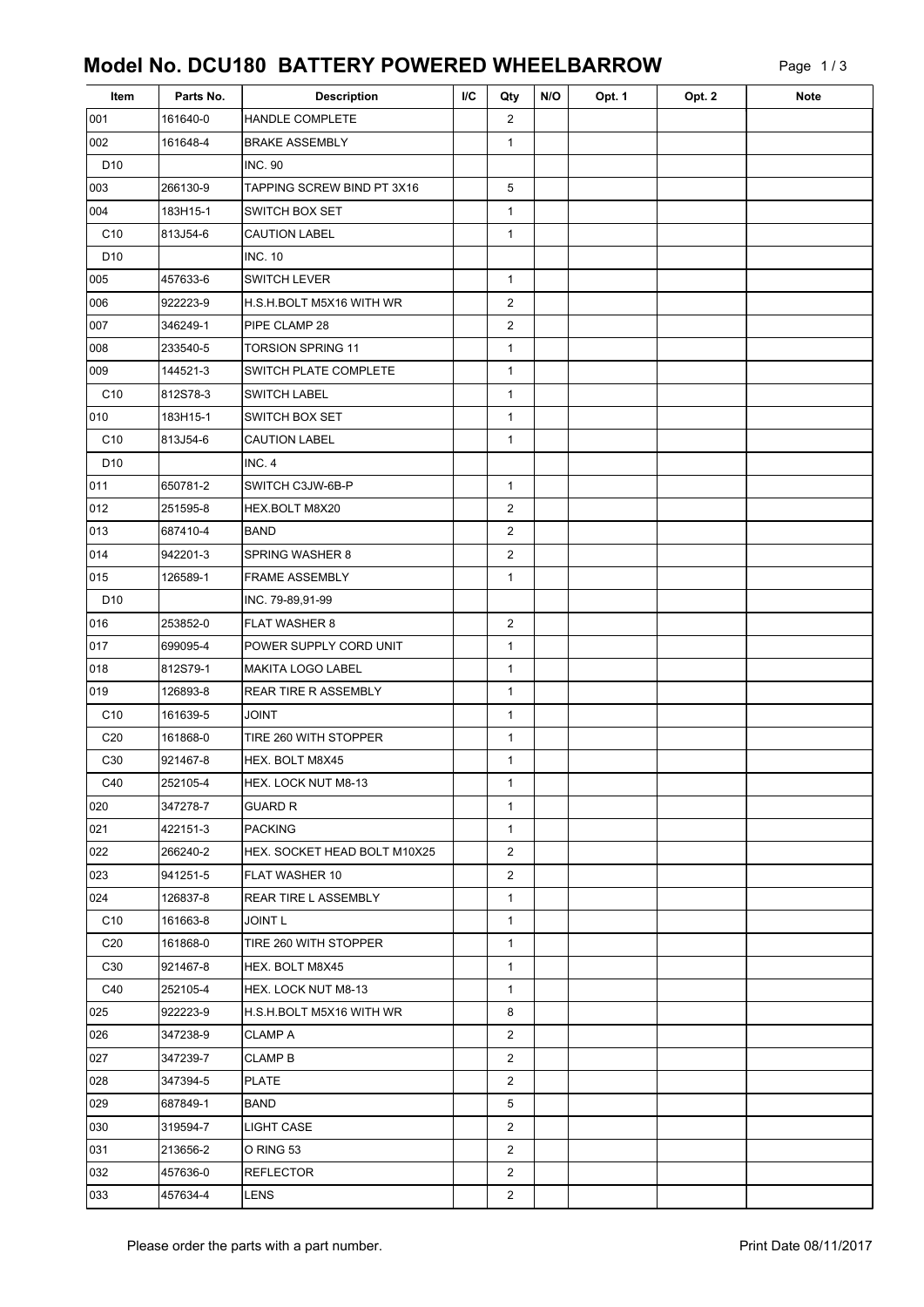| Item            | Parts No.  | <b>Description</b>            | <b>I/C</b> | Qty            | N/O | Opt. 1 | Opt. 2 | <b>Note</b> |
|-----------------|------------|-------------------------------|------------|----------------|-----|--------|--------|-------------|
| 034             | 213604-1   | O RING 50                     |            | 2              |     |        |        |             |
| 035             | 457635-2   | <b>COVER</b>                  |            | 2              |     |        |        |             |
| 036             | 422166-0   | PACKING                       |            | $\mathbf{1}$   |     |        |        |             |
| 037             | 620685-2   | <b>LED CIRCUIT</b>            |            | $\overline{c}$ |     |        |        |             |
| 038             | 687123-7   | <b>STRAIN RELIEF</b>          |            | 3              |     |        |        |             |
| 039             | 266034-5   | TAPPING SCREW CT 4X16         |            | 6              |     |        |        |             |
| 040             | 319595-5   | <b>LIGHT CASE COVER</b>       |            | 2              |     |        |        |             |
| 041             | 266034-5   | TAPPING SCREW CT 4X16         |            | 8              |     |        |        |             |
| 042             | 347279-5   | <b>GUARD L</b>                |            | $\mathbf 1$    |     |        |        |             |
| 043             | 922328-5   | H.S.H.BOLT M6X18 WITH WR      |            | $\overline{c}$ |     |        |        |             |
| 044             | 161641-8   | <b>BRAKE CALIPER ASSEMBLY</b> |            | $\mathbf{1}$   |     |        |        |             |
| 045             | 347208-8   | <b>BRAKE DISC</b>             |            | $\mathbf{1}$   |     |        |        |             |
| 046             | 161638-7   | SNAP IN VALVE                 |            | $\mathbf{1}$   |     |        |        |             |
| 047             | 126590-6   | <b>WHEEL</b>                  |            | $\mathbf{1}$   |     |        |        |             |
| C <sub>10</sub> | BF00000002 | HEX. NUT M16                  |            | $\overline{c}$ |     |        |        |             |
| C <sub>20</sub> | BF00000003 | <b>FLAT WASHER</b>            |            | $\overline{c}$ |     |        |        |             |
| C30             | BF00000001 | HEX. SOCKET BUTTON BOLT M5X8  |            | 6              |     |        |        |             |
| 048             | 126734-8   | <b>FRONT TIRE ASSEMBLY</b>    |            | $\mathbf{1}$   |     |        |        |             |
| D <sub>10</sub> |            | INC. 46,47,52                 |            |                |     |        |        |             |
| 049             | 941102-2   | <b>FLAT WASHER 5</b>          |            | 6              |     |        |        |             |
| 050             | 232247-0   | CONED DISC SPRING 16          |            | $\overline{2}$ |     |        |        |             |
| 051             | 253377-4   | FLAT WASHER 17                |            | $\overline{c}$ |     |        |        |             |
| 052             | 422159-7   | FRONT TIRE 430                |            | $\mathbf{1}$   |     |        |        |             |
| 053             | 457625-5   | LEVER 25                      |            | $\mathbf{1}$   |     |        |        |             |
| 054             | 213005-3   | O RING 5                      |            | $\mathbf 1$    |     |        |        |             |
| 055             | 213078-6   | O-RING 10                     |            | $\mathbf{1}$   |     |        |        |             |
| 056             | 816M70-5   | <b>INDICATION LABEL</b>       |            | $\mathbf{1}$   |     |        |        |             |
| 057             | 816N32-9   | <b>CAUTION LABEL</b>          |            | $\mathbf{1}$   |     |        |        |             |
| 058             | 632K49-4   | LEAD UNIT                     |            | $\mathbf{1}$   |     |        |        |             |
| 059             | 699096-2   | POWER SUPPLY CORD UNIT        |            | $\mathbf 1$    |     |        |        |             |
| C <sub>10</sub> | 682576-5   | GROMMET                       |            | $\mathbf{1}$   |     |        |        |             |
| C <sub>20</sub> | 688162-0   | LINE FILTER                   |            | 2              |     |        |        |             |
| 060             | 853S84-9   | DCU180 NAME PLATE             |            | $\mathbf{1}$   |     |        |        |             |
| 061             | 266130-9   | TAPPING SCREW BIND PT 3X16    |            | $\overline{2}$ |     |        |        |             |
| 062             | 457629-7   | TERMINAL HOLDER               |            | $\mathbf{1}$   |     |        |        |             |
| 063             | 232267-4   | LEAF SPRING                   |            | $\overline{2}$ |     |        |        |             |
| 064             | 620675-5   | <b>CONTROLLER</b>             |            | $\mathbf{1}$   |     |        |        |             |
| 065             | 135934-9   | BATTERY BOX ASSY              |            | $\mathbf{1}$   |     |        |        |             |
| D <sub>10</sub> |            | INC. 53-55                    |            |                |     |        |        |             |
| 066             | 643874-2   | <b>TERMINAL</b>               |            | $\overline{2}$ |     |        |        |             |
| 067             | 144519-0   | <b>CENTER CASE COMPLETE</b>   |            | $\mathbf{1}$   |     |        |        |             |
| C <sub>10</sub> | 263005-3   | <b>RUBBER PIN 6</b>           |            | $\overline{4}$ |     |        |        |             |
| 068             | 266130-9   | TAPPING SCREW BIND PT 3X16    |            | 5              |     |        |        |             |
| 069             | 632K50-9   | <b>LEAD UNIT</b>              |            | $\mathbf{1}$   |     |        |        |             |
| 070             | 144520-5   | SUB CONTROLLER COMPLETE       |            | $\mathbf{1}$   |     |        |        |             |
| 071             | 620684-4   | <b>BUZZER CIRCUIT</b>         |            | $\mathbf{1}$   |     |        |        |             |
| 072             | 457630-2   | <b>COVER</b>                  |            | $\mathbf{1}$   |     |        |        |             |
| 073             | 651534-2   | SWITCH 1934.3112B             |            | 1              |     |        |        |             |